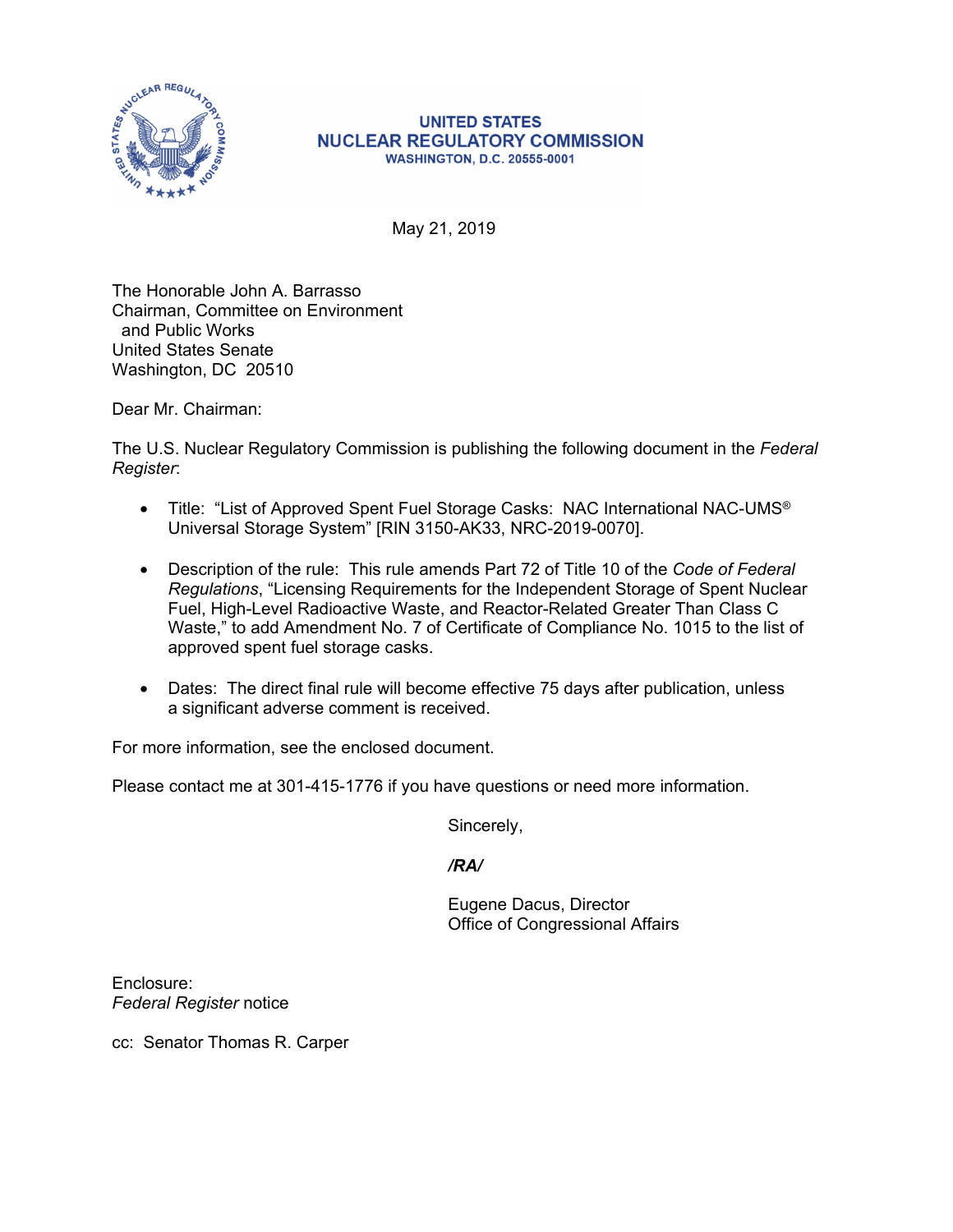

May 21, 2019

The Honorable Mike Braun Chairman, Subcommittee on Clean Air and Nuclear Safety Committee on Environment and Public Works United States Senate Washington, DC 20510

Dear Mr. Chairman:

The U.S. Nuclear Regulatory Commission is publishing the following document in the *Federal Register*:

- Title: "List of Approved Spent Fuel Storage Casks: NAC International NAC-UMS® Universal Storage System" [RIN 3150-AK33, NRC-2019-0070].
- Description of the rule: This rule amends Part 72 of Title 10 of the *Code of Federal Regulations*, "Licensing Requirements for the Independent Storage of Spent Nuclear Fuel, High-Level Radioactive Waste, and Reactor-Related Greater Than Class C Waste," to add Amendment No. 7 of Certificate of Compliance No. 1015 to the list of approved spent fuel storage casks.
- Dates: The direct final rule will become effective 75 days after publication, unless a significant adverse comment is received.

For more information, see the enclosed document.

Please contact me at 301-415-1776 if you have questions or need more information.

Sincerely,

*/RA/* 

Eugene Dacus, Director Office of Congressional Affairs

Enclosure: *Federal Register* notice

cc: Senator Sheldon Whitehouse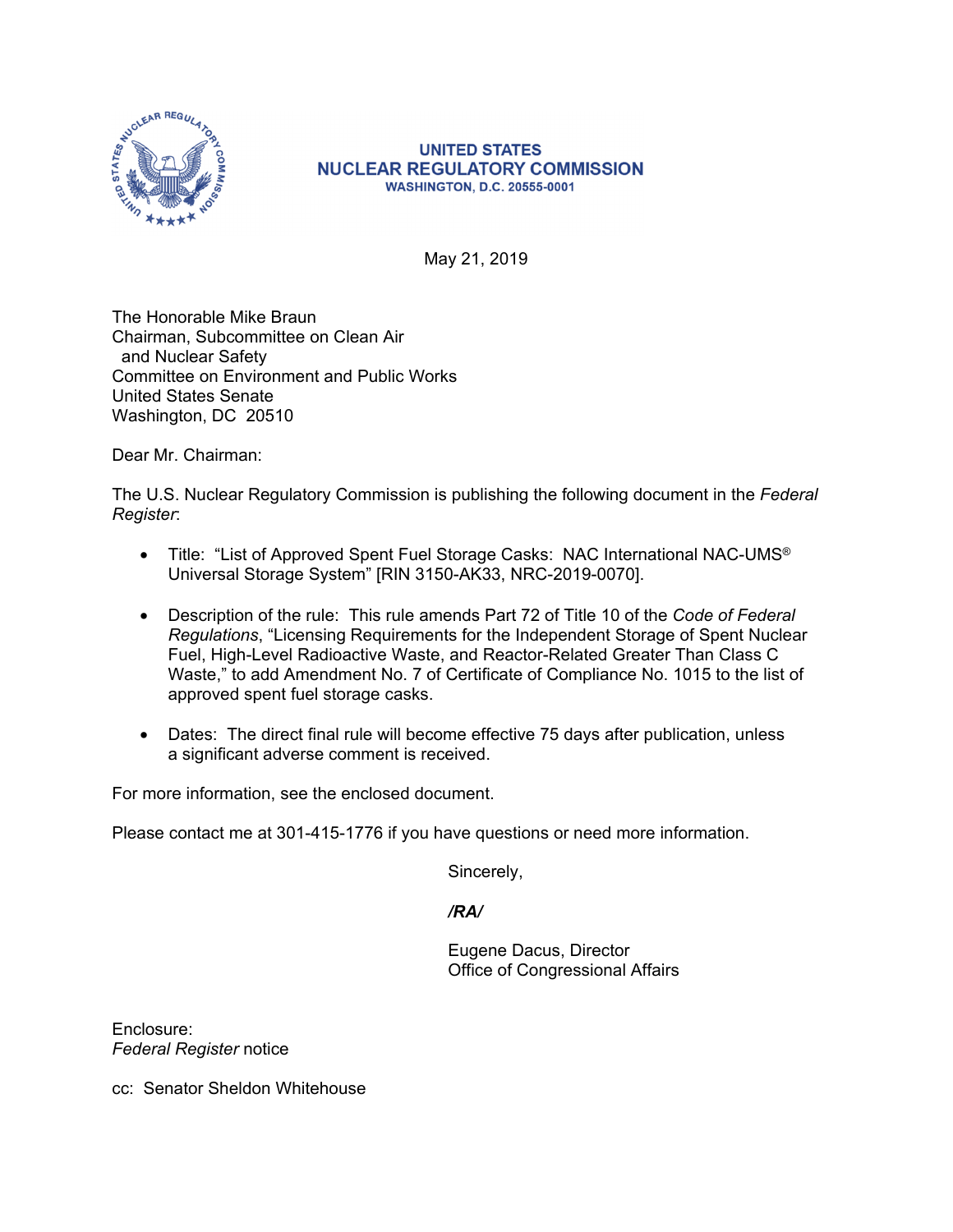

May 21, 2019

The Honorable Frank Pallone, Jr. Chairman, Committee on Energy and Commerce United States House of Representatives Washington, DC 20515

Dear Mr. Chairman:

The U.S. Nuclear Regulatory Commission is publishing the following document in the *Federal Register*:

- Title: "List of Approved Spent Fuel Storage Casks: NAC International NAC-UMS® Universal Storage System" [RIN 3150-AK33, NRC-2019-0070].
- Description of the rule: This rule amends Part 72 of Title 10 of the *Code of Federal Regulations*, "Licensing Requirements for the Independent Storage of Spent Nuclear Fuel, High-Level Radioactive Waste, and Reactor-Related Greater Than Class C Waste," to add Amendment No. 7 of Certificate of Compliance No. 1015 to the list of approved spent fuel storage casks.
- Dates: The direct final rule will become effective 75 days after publication, unless a significant adverse comment is received.

For more information, see the enclosed document.

Please contact me at 301-415-1776 if you have questions or need more information.

Sincerely,

*/RA/* 

Eugene Dacus, Director Office of Congressional Affairs

Enclosure: *Federal Register* notice

cc: Representative Greg Walden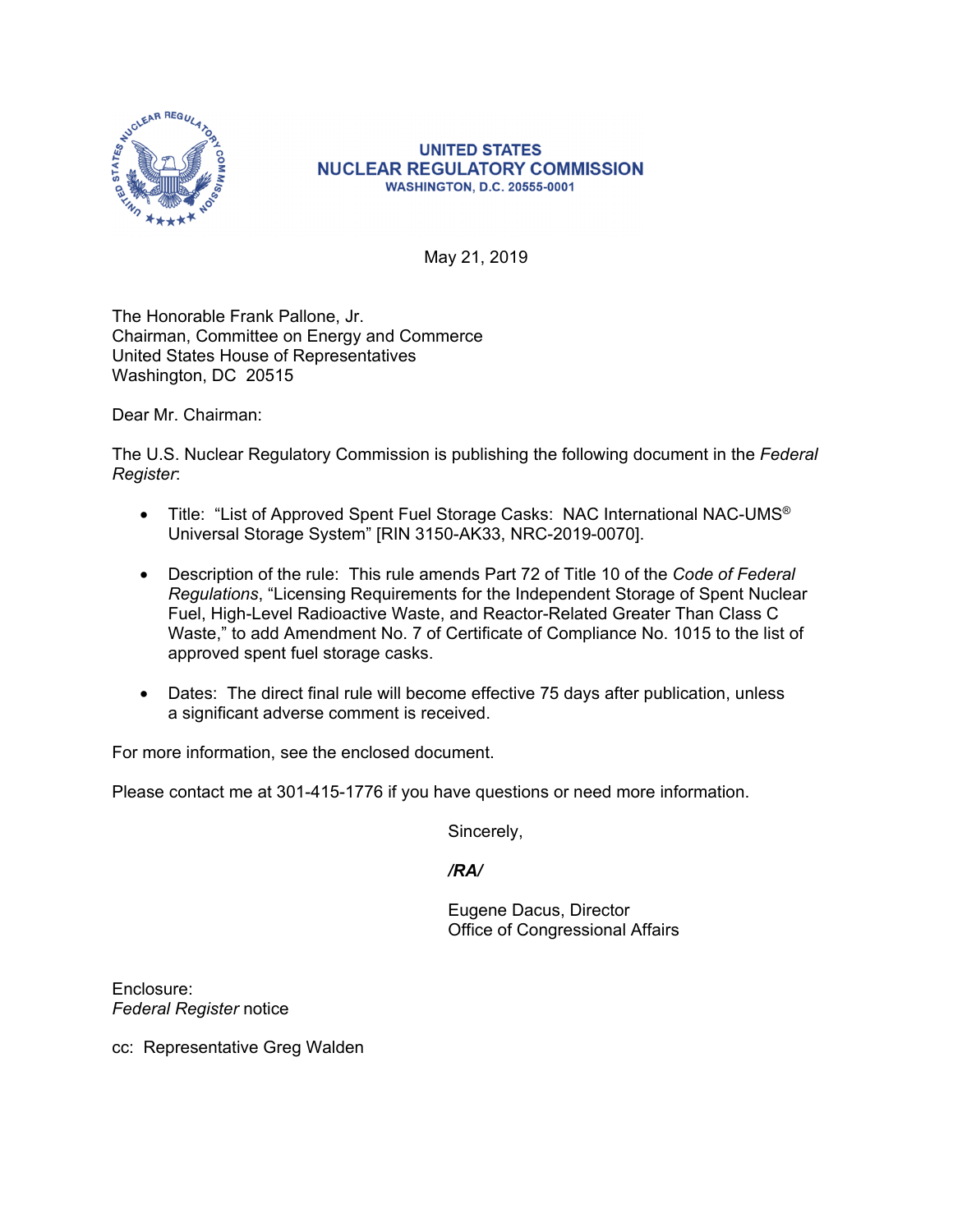

May 21, 2019

The Honorable Paul Tonko Chairman, Subcommittee on Environment and Climate Change Committee on Energy and Commerce United States House of Representatives Washington, DC 20515

Dear Mr. Chairman:

The U.S. Nuclear Regulatory Commission is publishing the following document in the *Federal Register*:

- Title: "List of Approved Spent Fuel Storage Casks: NAC International NAC-UMS® Universal Storage System" [RIN 3150-AK33, NRC-2019-0070].
- Description of the rule: This rule amends Part 72 of Title 10 of the *Code of Federal Regulations*, "Licensing Requirements for the Independent Storage of Spent Nuclear Fuel, High-Level Radioactive Waste, and Reactor-Related Greater Than Class C Waste," to add Amendment No. 7 of Certificate of Compliance No. 1015 to the list of approved spent fuel storage casks.
- Dates: The direct final rule will become effective 75 days after publication, unless a significant adverse comment is received.

For more information, see the enclosed document.

Please contact me at 301-415-1776 if you have questions or need more information.

Sincerely,

*/RA/* 

Eugene Dacus, Director Office of Congressional Affairs

Enclosure: *Federal Register* notice

cc: Representative John Shimkus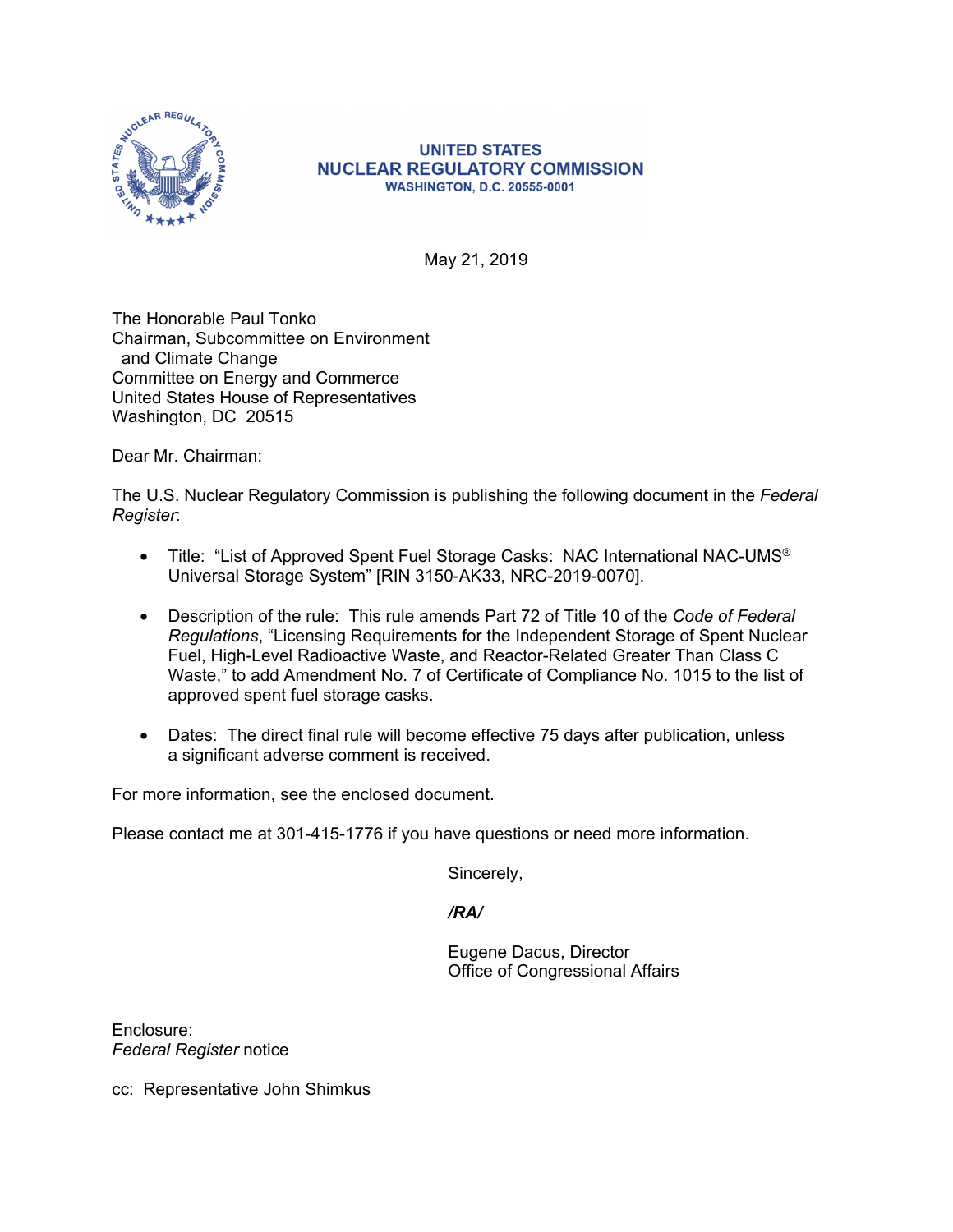

May 21, 2019

The Honorable Bobby L. Rush Chairman, Subcommittee on Energy Committee on Energy and Commerce United States House of Representatives Washington, DC 20515

Dear Mr. Chairman:

The U.S. Nuclear Regulatory Commission is publishing the following document in the *Federal Register*:

- Title: "List of Approved Spent Fuel Storage Casks: NAC International NAC-UMS® Universal Storage System" [RIN 3150-AK33, NRC-2019-0070].
- Description of the rule: This rule amends Part 72 of Title 10 of the *Code of Federal Regulations*, "Licensing Requirements for the Independent Storage of Spent Nuclear Fuel, High-Level Radioactive Waste, and Reactor-Related Greater Than Class C Waste," to add Amendment No. 7 of Certificate of Compliance No. 1015 to the list of approved spent fuel storage casks.
- Dates: The direct final rule will become effective 75 days after publication, unless a significant adverse comment is received.

For more information, see the enclosed document.

Please contact me at 301-415-1776 if you have questions or need more information.

Sincerely,

*/RA/* 

Eugene Dacus, Director Office of Congressional Affairs

Enclosure: *Federal Register* notice

cc: Representative Fred Upton